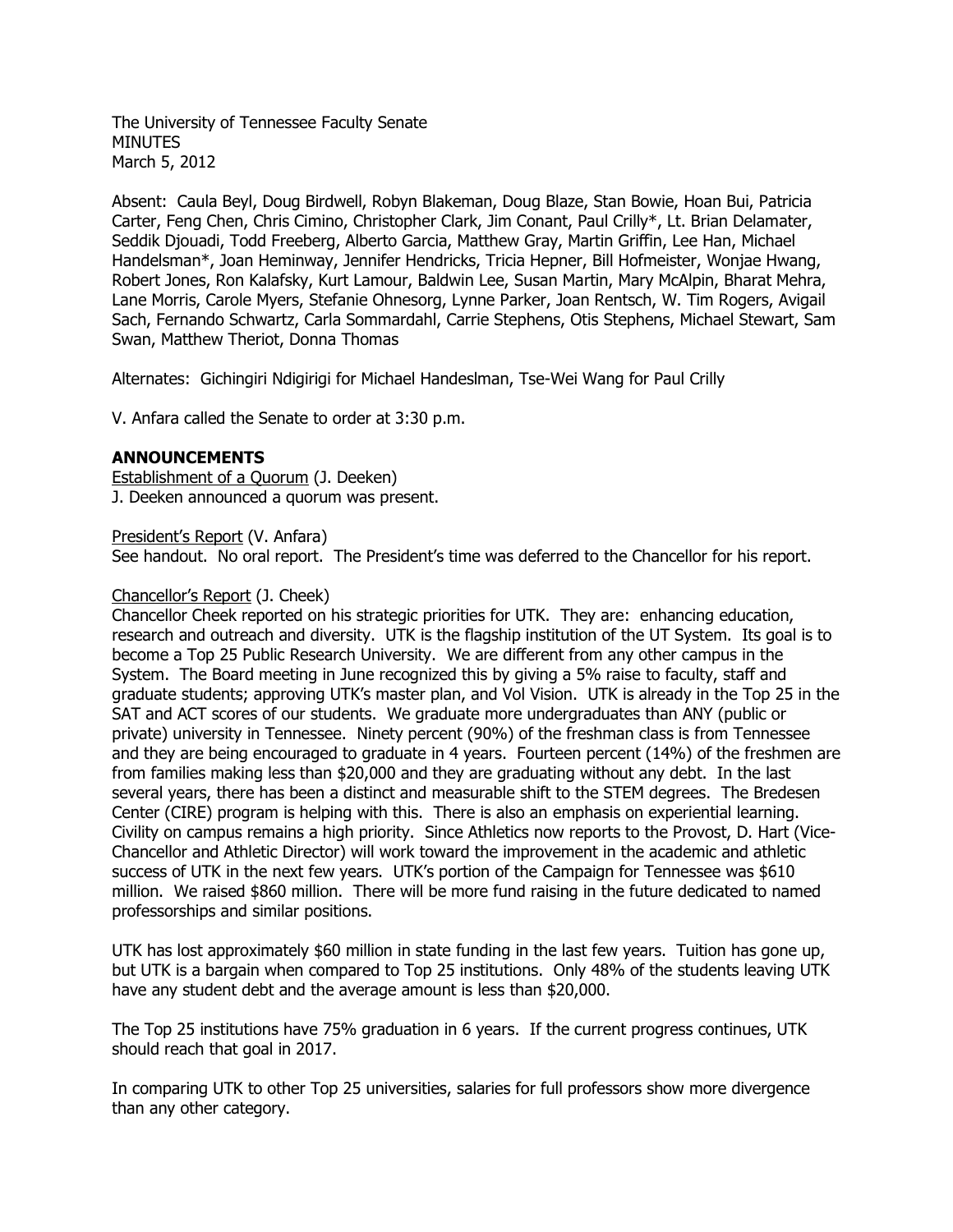Chancellor Cheek was praised for keeping the communication lines working toward the goal of improving life for the faculty.

One Senator felt that the quality of the recent graduate students was not good. In response Chancellor Cheek talked about the recent CIRE graduate students (in conjunction with ORNL). A number of high quality graduate students were attracted to UTK.

There are 64 VolVision groups that have met and made recommendations. The Provost and the Chancellor are working to prioritize the recommendations of the groups.

Provost's Report (S. Martin)

There was no report from the Provost so that time could be used by Chancellor Cheek.

## **MINUTES**

Faculty Senate Minutes Acceptance of the minutes of the February 6, 2012, Senate meeting were moved by D. Atkins, seconded by L. Davis and approved unanimously.

Faculty Senate Executive Council

The minutes of the February 20, 2012, meeting were distributed as an information item.

# **MINUTES POSTED ELECTRONICALLY**

Undergraduate Council (G. Kaplan)

G. Kaplan reported on the January 31, 2012, meeting. The full minutes are posted (and total over 150 pages). Highlights follow. The Council approved new 5 year BA/MA programs in French and German. The Advising Committee noted the need for advisors to have access to the student view of the timetable showing enrollment and wait list information. The issue was referred to OIT.

All new classes (with one exception) were approved.

The Undergraduate Council will discuss the lack of term limits for committee chairs at their next meeting.

The minutes of the Undergraduate Council were approved unanimously.

#### Graduate Council (M. Zemel)

M. Zemel reported on the February 2, 2012, Graduate Council meeting. The Academic Policy Committee approved a thesis and dissertation embargo period which allows students to delay submission of their thesis. That committee also approved the 5 year BA/MA programs in French and German. They also approved the change to academic policy to accept unofficial transcripts for the admission process for foreign students.

No appeals have been filed with the Appeals Committee. Credentials were approved for all candidates to direct theses and/or dissertations.

The minutes of the Graduate Council were approved unanimously.

V. Anfara reported that the Undergraduate Council, the Graduate Council, and the Faculty Senate President are working on a policy for classes not taught in 5 years. Results of our work will be reported in the April or May Senate meetings.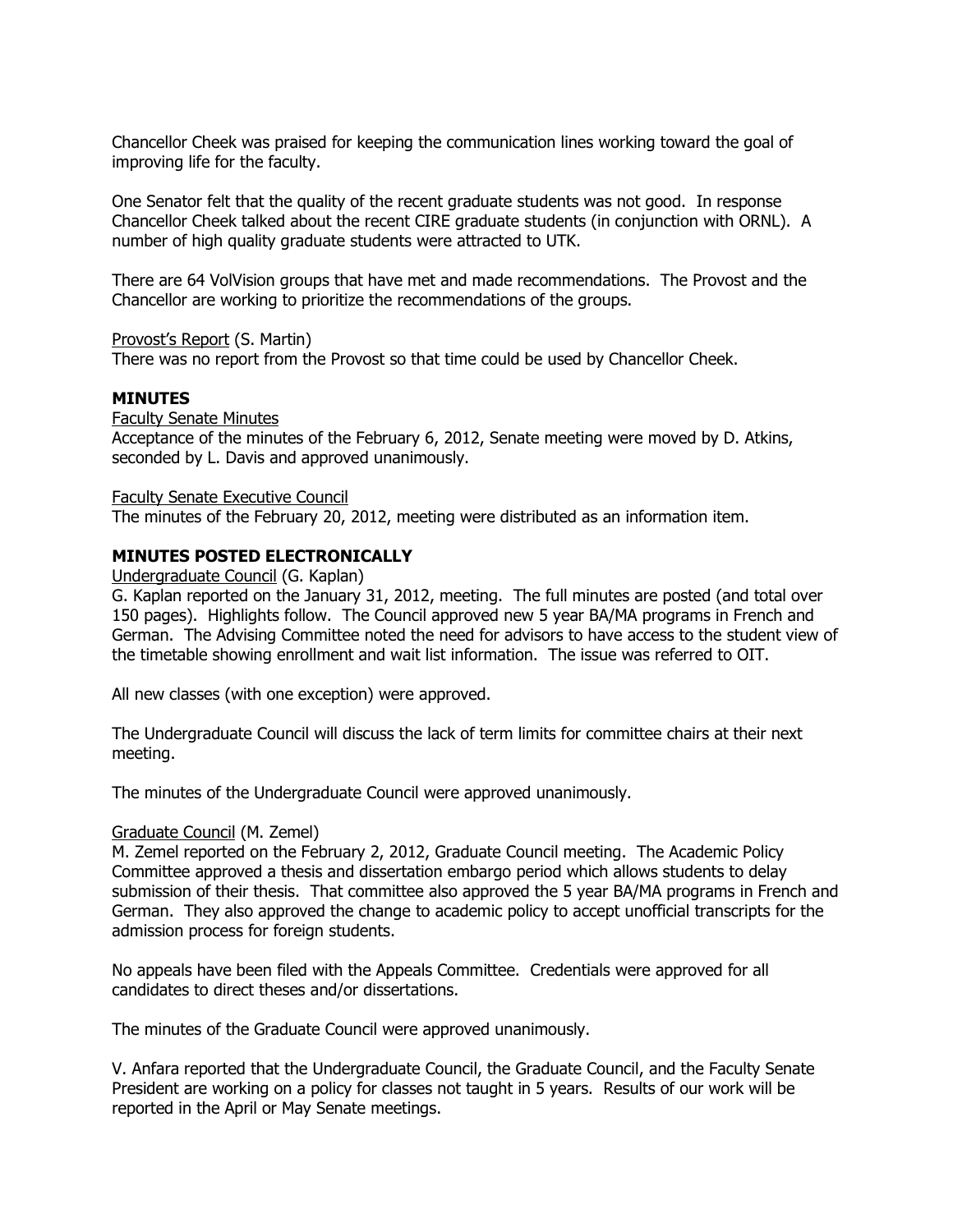## **PREVIOUS BUSINESS**

There was no previous business.

## **NEW BUSINESS**

#### Bylaws Change (S. Thomas)

S. Thomas, Senate President-elect, brought forward the posted revision of the Senate by-laws regarding procedures for replacing the UTK member to the UTFC when that person is unable to complete their term. There was one "no" vote. Parliamentarian ruled that this constituted a 2/3 vote which is required to change or amend the Bylaws.

### Appeals Committee/Panel (P. Daves)

P. Daves brought forward a proposed by-laws change regarding the Appeals Committee/Panel. The change involved naming to which person an appellant should submit their appeal. The motion passed unanimously.

### Nominations and Appointments Committee (S. Thomas)

Thomas, reporting on behalf of the Committee on Nominations and Appointments, stated that over 20 faculty members have been contacted concerning standing for election for the position of President-Elect for 2013-14 and President for 2014-15. No one has agreed to accept the nomination. He read four anonymous responses which he said were typical.

"Thank you for the invitation for nomination for President-Elect of the Faculty Senate. I really feel honored to be considered for the position but after giving some thoughts to the idea, I have to decline the opportunity. With the constantly increasing teaching load, demands for research productivity, and current participation in already too many committees and task forces I just cannot afford to add anything else to my plate. I am sorry for not being able to step up and help you with the list of nominees but I am sure there are many UTK faculty deserving of the role and willing to serve."

"I'm flattered to be asked, and would seriously consider it, but I'm on leave next year and will be concentrating on research."

"I appreciate the offer, but there is no way I can do it. The demands of being a department head are just too great to take on another task as time-consuming as Faculty Senate President."

"Yes, I have been asked this previously, but my situation hasn't really changed. I'm really busy with my research, teaching, and existing service activities right now, and I can't free up sufficient time for this role right now. Perhaps it will change in the future, but the timing isn't right for me at this point."

Thomas stated that, after reviewing the Bylaws requirements for service in this role and the Senate committees and council memberships for the past five years, he is preparing a master list of potential candidates. When finished, he believes it will contain about 250 names, including all the Senators present in this meeting. While acknowledging that he was "preaching to the choir," he asked that everyone present discuss seriously with their colleagues about finding someone appropriate to accept this important role.